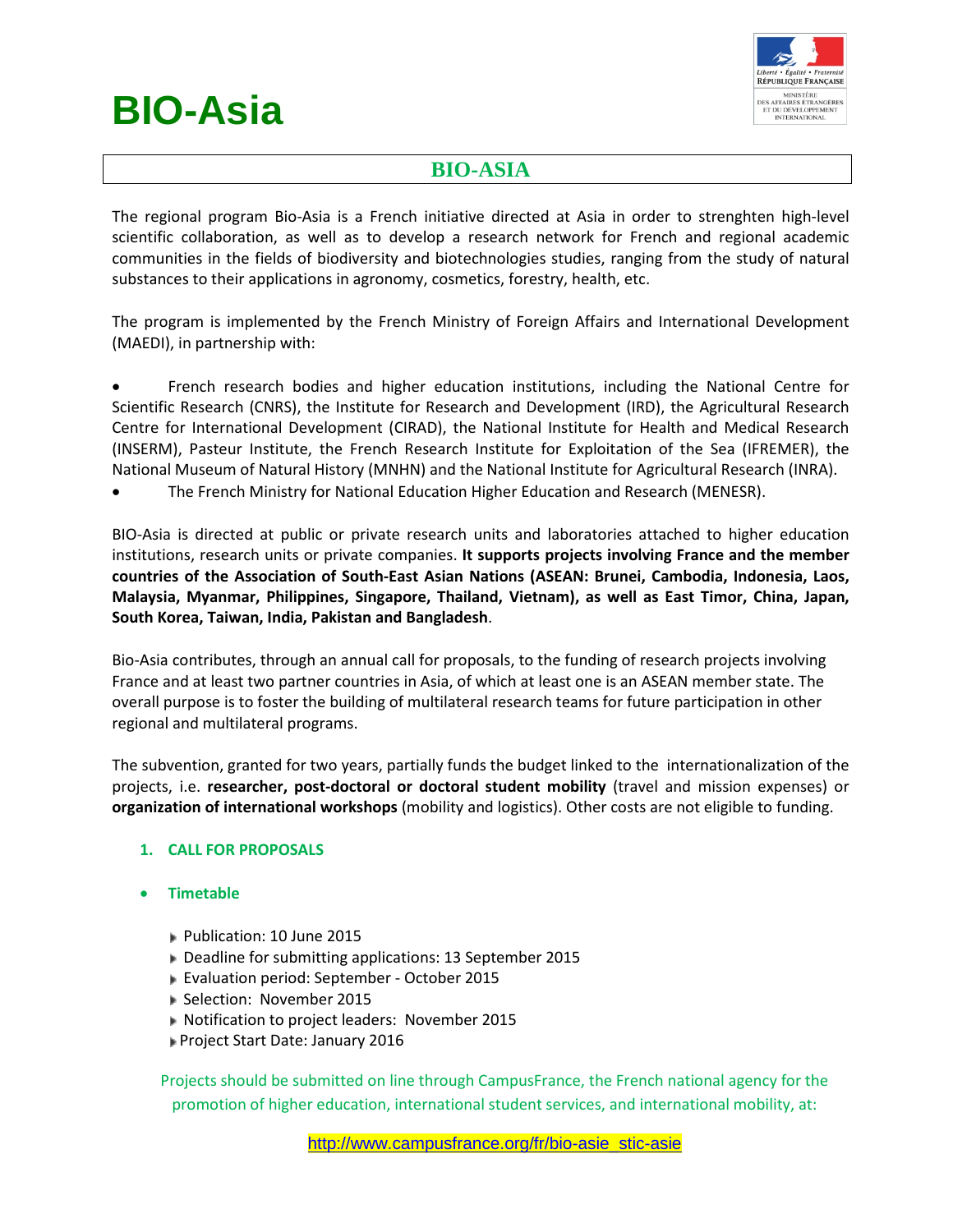#### • **Projects topics, nature and duration**

All topics in the areas of research and innovation related to the study of biodiversity, natural substances and biotechnologies are eligible. Priority topics for 2015 are as follows: Biodiversity; Biotechnologies and Health; Green Chemistry and Biotransformation; Biomass Energy.

**Projects must include at least one research unit from France (public or private sector) and at least two research units from partner countries in Asia** (of which **at least one is an ASEAN member state).** Projects may include research units from EU member states, with mandatory co-financing from their national institution.

Each project must have a research component, either applied or fundamental, and may include innovation and/or doctoral or post-doctoral education components. The duration of the project is two years.

#### • **Budget**

The total indicative amount of financing for one project for this call for proposals is EUR 40 000 for two years (ie: EUR 20 000 per project per year). No minimum grant amounts are being fixed. Funding is allocated on an annual basis at the beginning of each year. The second payment is dependent on the approval of an interim report submitted by the project leader to the MAEDI.

BIO-ASIA budget heading allows support to be given only as a **contribution to the extra project costs arising from the international components of the projects, i.e. for the mobility of researchers, doctoral or post-doctoral students** (travelling and living expenses, up to 6-month stays for PhD students) or the organization of international workshops and seminars (mobility and logistics). The estimated budget will indicate average cost of assignment allowances and travelling expenses as well as expected income (sources and amounts) and expenditures for each year of the project.

**Co-financing of the mobility costs from the French project leader partner institution is mandatory** for eligibility. **Contributions from other partners** (funding, staffing or resources)**, whether Asian or French**, as indicated in the application, are decisive criteria for selection.

#### • **Selection criteria**

In addition to scientific excellence, projects will be awarded according to the following criteria:

Academic skills and competences of the teams involved;

The quality of the partnership, including its pioneering aspect, the degree of involvement and commitment at the application stage of each of the research units involved;

 $\blacktriangleright$  The extent to which the action has a genuine transnational dimension implying mutual skills transfer, and the genuine benefit of the partnership for the project;

▶ The attention given to integration of countries with different levels of development of their R&D capabilities within the project;

- ▶ Participation of post-doctoral students or young researchers;
- Innovative nature of the project;
- Expected scientific, societal or industrial spin-off;
- The quality and effectiveness of co-financing from France and other countries;
- Co-financing by one of BIO-Asia partner research institutions.

#### **2. SELECTION PROCEDURE**

1- Evaluation